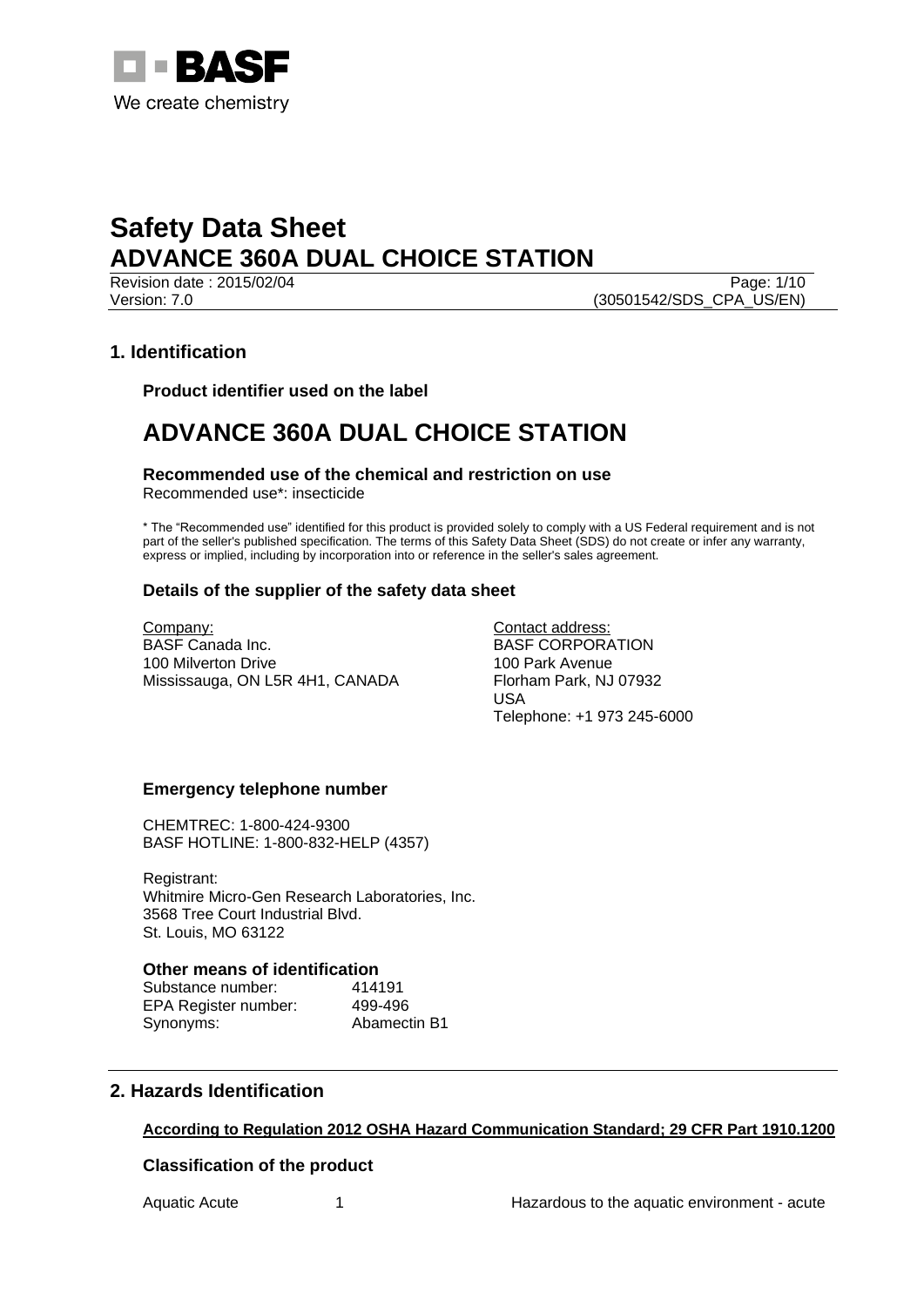Revision date : 2015/02/04 Page: 2/10

Version: 7.0 (30501542/SDS\_CPA\_US/EN)

Aquatic Chronic 1 1 1 Hazardous to the aquatic environment - chronic

## **Label elements**

The product does not require a hazard warning label in accordance with GHS criteria.

# **3. Composition / Information on Ingredients**

## **According to Regulation 2012 OSHA Hazard Communication Standard; 29 CFR Part 1910.1200**

**CAS Number Content (W/W) Chemical name**

71751-41-2 0.011 % Abamectin

# **4. First-Aid Measures**

## **Description of first aid measures**

## **General advice:**

First aid providers should wear personal protective equipment to prevent exposure. Remove contaminated clothing. Move person to fresh air. If person is not breathing, call 911 or ambulance, then give artificial respiration, preferably mouth-to-mouth if possible. Call a poison control center or physician for treatment advice. Have the product container or label with you when calling a poison control center or doctor or going for treatment.

### **If inhaled:**

Remove the affected individual into fresh air and keep the person calm.

### **If on skin:**

Rinse skin immediately with plenty of water for 15 - 20 minutes.

### **If in eyes:**

Hold eyes open and rinse slowly and gently with water for 15 to 20 minutes. Remove contact lenses, if present, after first 5 minutes, then continue rinsing.

### **If swallowed:**

Never induce vomiting or give anything by mouth if the victim is unconscious or having convulsions. Do not induce vomiting. Have person sip a glass of water if able to swallow.

## **Most important symptoms and effects, both acute and delayed**

Symptoms: No significant reaction of the human body to the product known.

## **Indication of any immediate medical attention and special treatment needed**

Note to physician

Treatment: Symptomatic treatment (decontamination, vital functions).

# **5. Fire-Fighting Measures**

**Extinguishing media**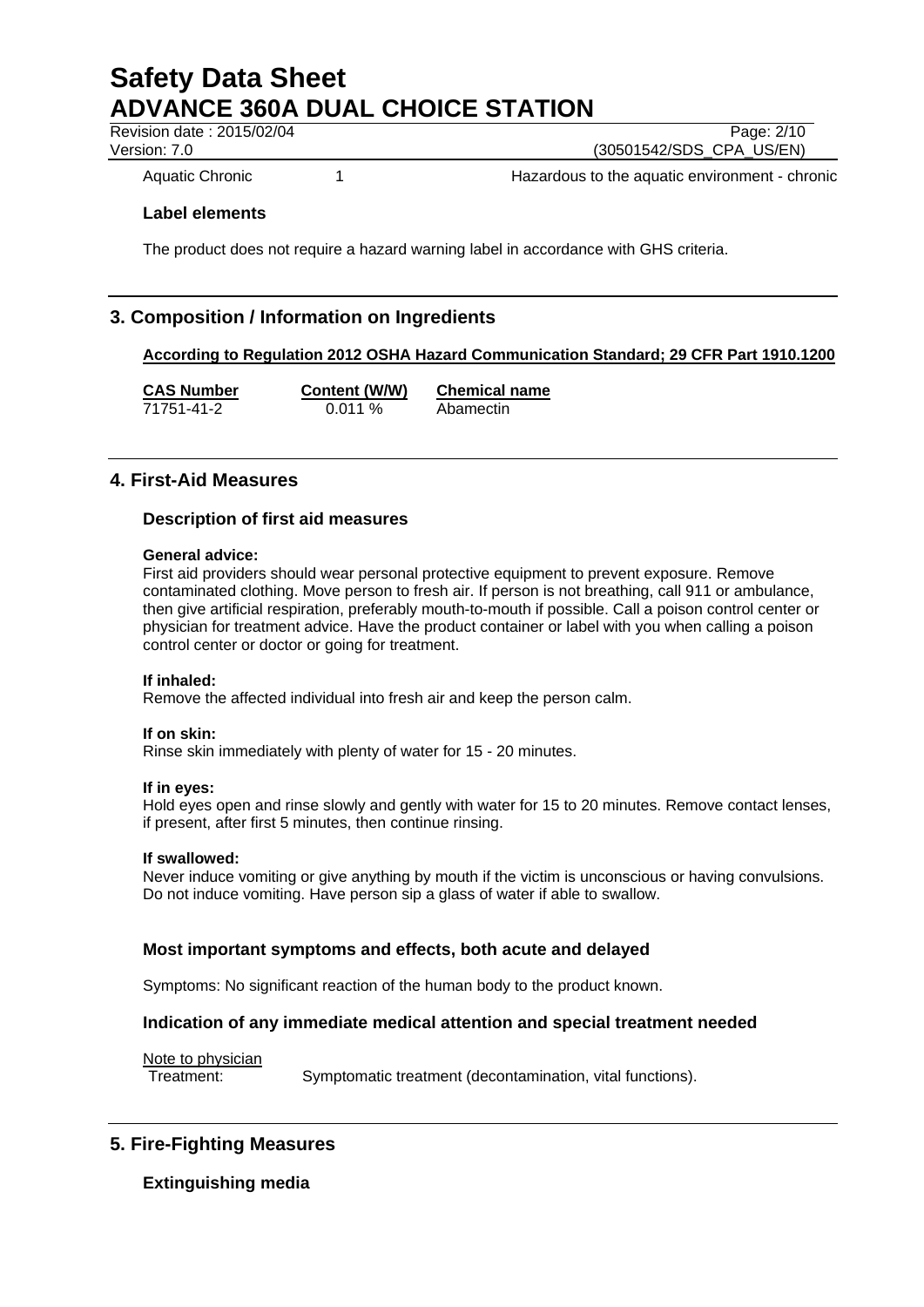Revision date : 2015/02/04 Page: 3/10

Version: 7.0 (30501542/SDS\_CPA\_US/EN)

Suitable extinguishing media: foam, dry powder, carbon dioxide, water spray

## **Special hazards arising from the substance or mixture**

Hazards during fire-fighting: carbon monoxide, carbon dioxide, If product is heated above decomposition temperature, toxic vapours will be released. The substances/groups of substances mentioned can be released in case of fire.

## **Advice for fire-fighters**

Protective equipment for fire-fighting: Firefighters should be equipped with self-contained breathing apparatus and turn-out gear.

### **Further information:**

Evacuate area of all unnecessary personnel. Contain contaminated water/firefighting water. Do not allow to enter drains or waterways.

# **6. Accidental release measures**

## **Personal precautions, protective equipment and emergency procedures**

Use personal protective clothing. Avoid contact with the skin, eyes and clothing.

### **Environmental precautions**

Do not discharge into the subsoil/soil. Do not discharge into drains/surface waters/groundwater. Contain contaminated water/firefighting water. A spill of or in excess of the reportable quantity requires notification to state, local and national emergency authorities. This product is not regulated by CERCLA ('Superfund').

### **Methods and material for containment and cleaning up**

Dike spillage. Pick up with suitable absorbent material. Spilled substance/product should be recovered and applied according to label rates whenever possible. If application of spilled substance/product is not possible, then spills should be contained, solidified, and placed in suitable containers for disposal. After decontamination, spill area can be washed with water. Collect wash water for approved disposal.

# **7. Handling and Storage**

## **Precautions for safe handling**

RECOMMENDATIONS ARE FOR MANUFACTURING, COMMERCIAL BLENDING, AND PACKAGING WORKERS. PESTICIDE APPLICATORS & WORKERS must refer to the Product Label and Directions for Use attached to the product. Provide good ventilation of working area (local exhaust ventilation if necessary). Keep away from sources of ignition - No smoking. Keep container tightly sealed. Protect against heat. Handle and open container with care. Do not open until ready to use. Once container is opened, content should be used as soon as possible. Provide means for controlling leaks and spills. Follow label warnings even after container is emptied. The substance/ product may be handled only by appropriately trained personnel. Avoid all direct contact with the substance/product. Avoid contact with the skin, eyes and clothing. Avoid inhalation of dusts/mists/vapours. Wear suitable personal protective clothing and equipment.

### Protection against fire and explosion:

The relevant fire protection measures should be noted. Fire extinguishers should be kept handy. Avoid all sources of ignition: heat, sparks, open flame. Avoid extreme heat. Ground all transfer equipment properly to prevent electrostatic discharge. Electrostatic discharge may cause ignition.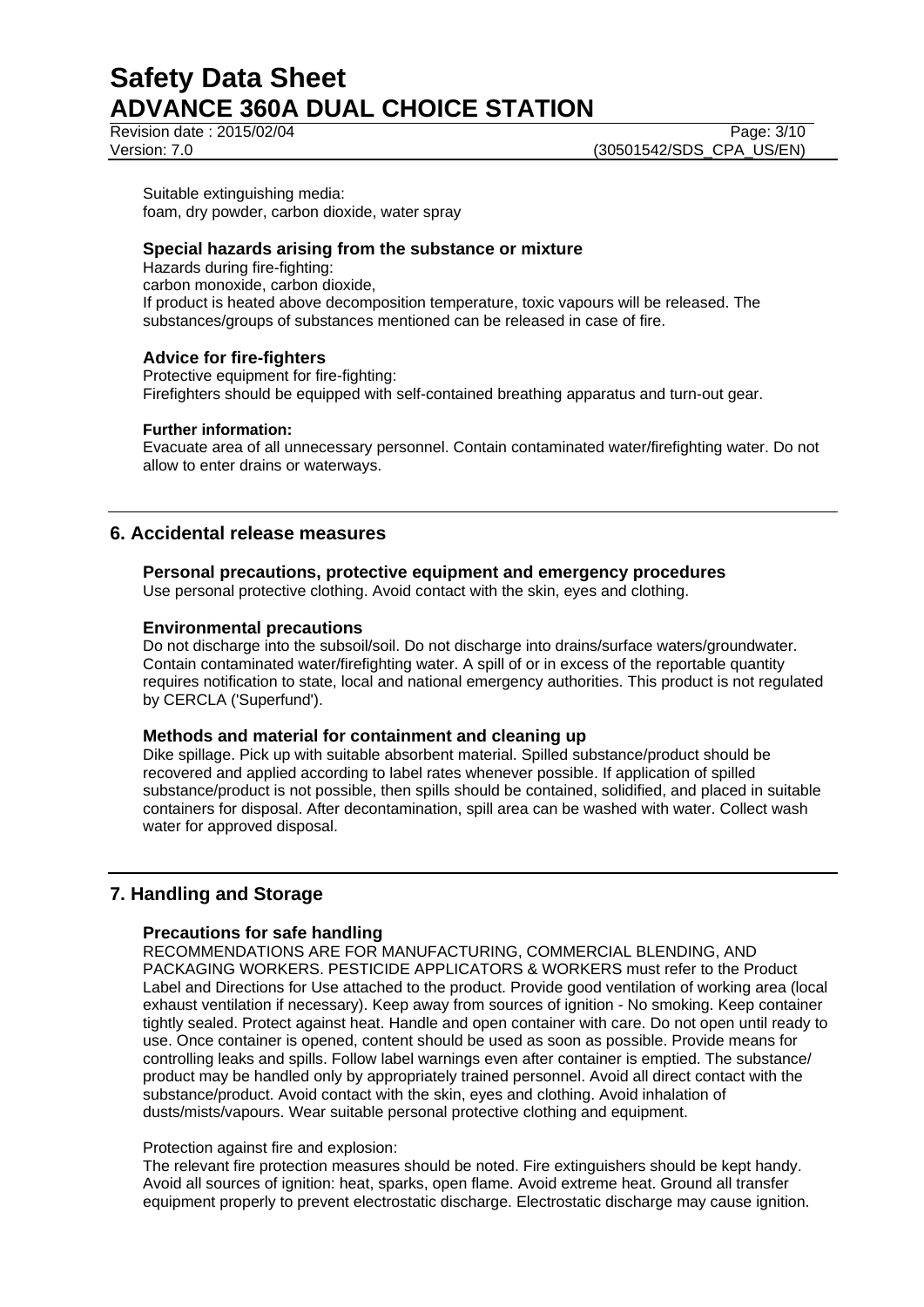Revision date : 2015/02/04 Page: 4/10

### **Conditions for safe storage, including any incompatibilities**

Segregate from incompatible substances. Segregate from foods and animal feeds. Segregate from textiles and similar materials.

Further information on storage conditions: Keep only in the original container in a cool, dry, wellventilated place away from ignition sources, heat or flame. Protect containers from physical damage. Protect against contamination. The authority permits and storage regulations must be observed.

Storage stability:

May be kept indefinitely if stored properly.

If an expiry date is mentioned on the packaging/label this takes priority over the statements on storage duration in this safety data sheet.

# **8. Exposure Controls/Personal Protection**

**Users of a pesticidal product should refer to the product label for personal protective equipment requirements.**

#### **Advice on system design:**

Whenever possible, engineering controls should be used to minimize the need for personal protective equipment.

### **Personal protective equipment**

## **RECOMMENDATIONS FOR MANUFACTURING, COMMERCIAL BLENDING, AND PACKAGING WORKERS:**

#### **Respiratory protection:**

Wear respiratory protection if ventilation is inadequate. Wear a NIOSH-certified (or equivalent) organic vapour/particulate respirator. For situations where the airborne concentrations may exceed the level for which an air purifying respirator is effective, or where the levels are unknown or Immediately Dangerous to Life or Health (IDLH), use NIOSH-certified full facepiece pressure demand self-contained breathing apparatus (SCBA) or a full facepiece pressure demand supplied-air respirator (SAR) with escape provisions.

### **Hand protection:**

Chemical resistant protective gloves, Protective glove selection must be based on the user's assessment of the workplace hazards.

#### **Eye protection:**

Safety glasses with side-shields. Tightly fitting safety goggles (chemical goggles). Wear face shield if splashing hazard exists.

#### **Body protection:**

Body protection must be chosen depending on activity and possible exposure, e.g. head protection, apron, protective boots, chemical-protection suit.

#### **General safety and hygiene measures:**

RECOMMENDATIONS FOR MANUFACTURING, COMMERCIAL BLENDING, AND PACKAGING WORKERS Wear long sleeved work shirt and long work pants in addition to other stated personal protective equipment. Work place should be equipped with a shower and an eye wash. Handle in accordance with good industrial hygiene and safety practice. Personal protective equipment should be decontaminated prior to reuse. Gloves must be inspected regularly and prior to each use. Replace if necessary (e.g. pinhole leaks). Take off immediately all contaminated clothing. Store work clothing separately. Hands and/or face should be washed before breaks and at the end of the shift.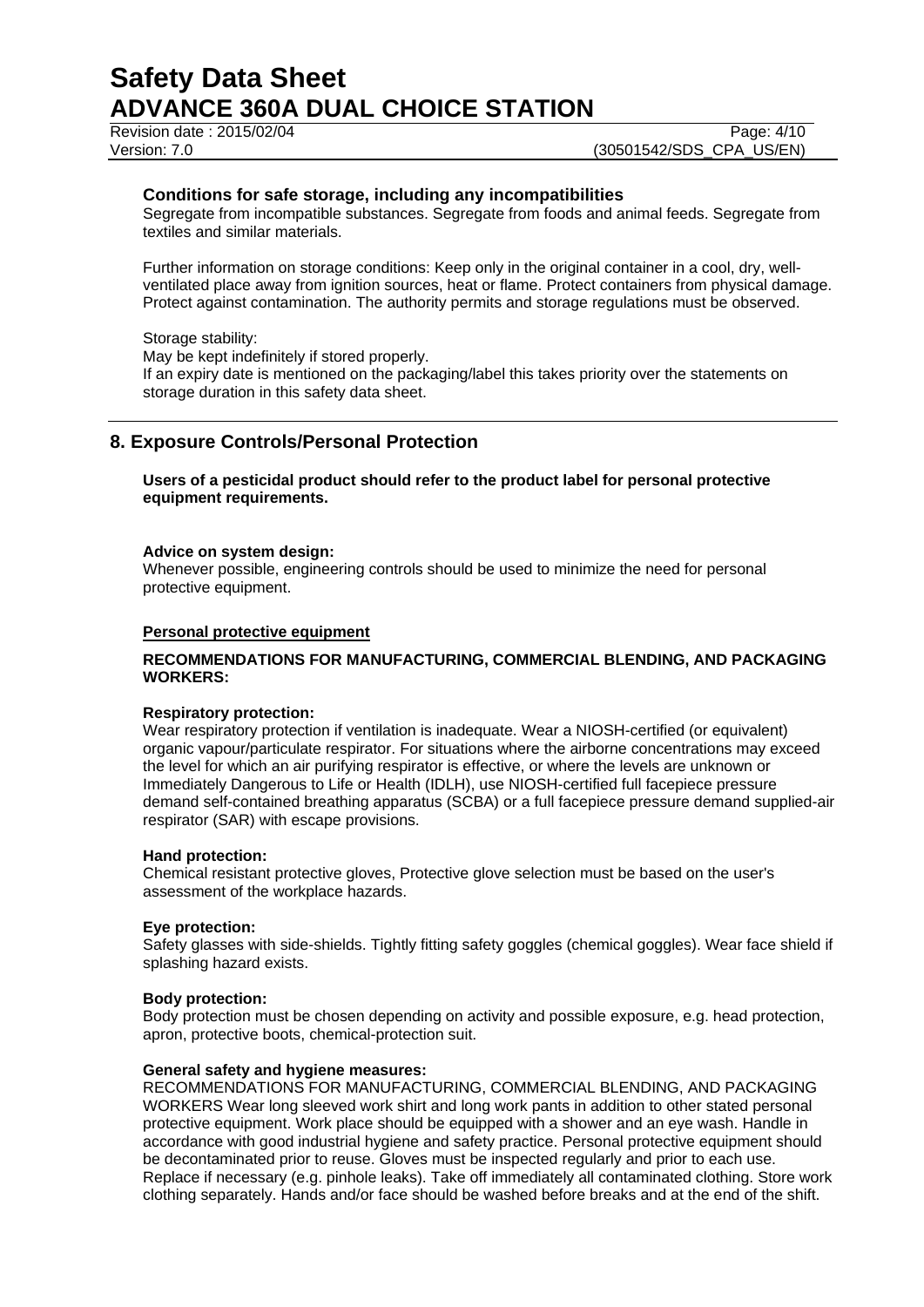Revision date : 2015/02/04 Page: 5/10

Version: 7.0 (30501542/SDS\_CPA\_US/EN)

No eating, drinking, smoking or tobacco use at the place of work. Keep away from food, drink and animal feeding stuffs.

# **9. Physical and Chemical Properties**

| Form:                         | paste                                                                                                                                                                                                        |                                                                 |  |
|-------------------------------|--------------------------------------------------------------------------------------------------------------------------------------------------------------------------------------------------------------|-----------------------------------------------------------------|--|
| Odour:                        | characteristic                                                                                                                                                                                               |                                                                 |  |
| Odour threshold:              |                                                                                                                                                                                                              | Not determined due to potential health<br>hazard by inhalation. |  |
| Colour:                       | light brown                                                                                                                                                                                                  |                                                                 |  |
| pH value:                     |                                                                                                                                                                                                              | alkaline, The data given are those of the<br>active ingredient. |  |
| Flash point:                  |                                                                                                                                                                                                              | not applicable, the product is a solid                          |  |
| Flammability:                 | Based on the                                                                                                                                                                                                 |                                                                 |  |
|                               | structure or                                                                                                                                                                                                 |                                                                 |  |
|                               | composition                                                                                                                                                                                                  |                                                                 |  |
|                               | there is no                                                                                                                                                                                                  |                                                                 |  |
|                               | indication of                                                                                                                                                                                                |                                                                 |  |
|                               | flammability                                                                                                                                                                                                 |                                                                 |  |
| Density:                      | approx. 0.96<br>g/cm3                                                                                                                                                                                        | (20 °C)                                                         |  |
| Vapour density:               |                                                                                                                                                                                                              | not applicable                                                  |  |
| Partitioning coefficient n-   |                                                                                                                                                                                                              | not applicable                                                  |  |
| octanol/water (log Pow):      |                                                                                                                                                                                                              |                                                                 |  |
| Self-ignition<br>temperature: |                                                                                                                                                                                                              | Based on its structural properties the                          |  |
| Thermal decomposition:        | product is not classified as self-igniting.                                                                                                                                                                  |                                                                 |  |
|                               | carbon monoxide, carbon dioxide<br>Stable at ambient temperature. If product is heated above<br>decomposition temperature toxic vapours may be released. To<br>avoid thermal decomposition, do not overheat. |                                                                 |  |
|                               |                                                                                                                                                                                                              |                                                                 |  |
|                               |                                                                                                                                                                                                              |                                                                 |  |
| Viscosity, dynamic:           | not applicable, the product is a solid                                                                                                                                                                       |                                                                 |  |
| Evaporation rate:             | not applicable                                                                                                                                                                                               |                                                                 |  |
| Other Information:            | If necessary, information on other physical and chemical<br>parameters is indicated in this section.                                                                                                         |                                                                 |  |
|                               |                                                                                                                                                                                                              |                                                                 |  |

# **10. Stability and Reactivity**

## **Reactivity**

No hazardous reactions if stored and handled as prescribed/indicated.

Corrosion to metals: Corrosive effects to metal are not anticipated.

### Oxidizing properties:

Based on its structural properties the product is not classified as oxidizing.

## **Chemical stability**

The product is stable if stored and handled as prescribed/indicated.

## **Possibility of hazardous reactions**

The product is chemically stable.

## **Conditions to avoid**

Avoid all sources of ignition: heat, sparks, open flame. Avoid prolonged storage. Avoid electro-static discharge. Avoid contamination. Avoid prolonged exposure to extreme heat. Avoid extreme temperatures.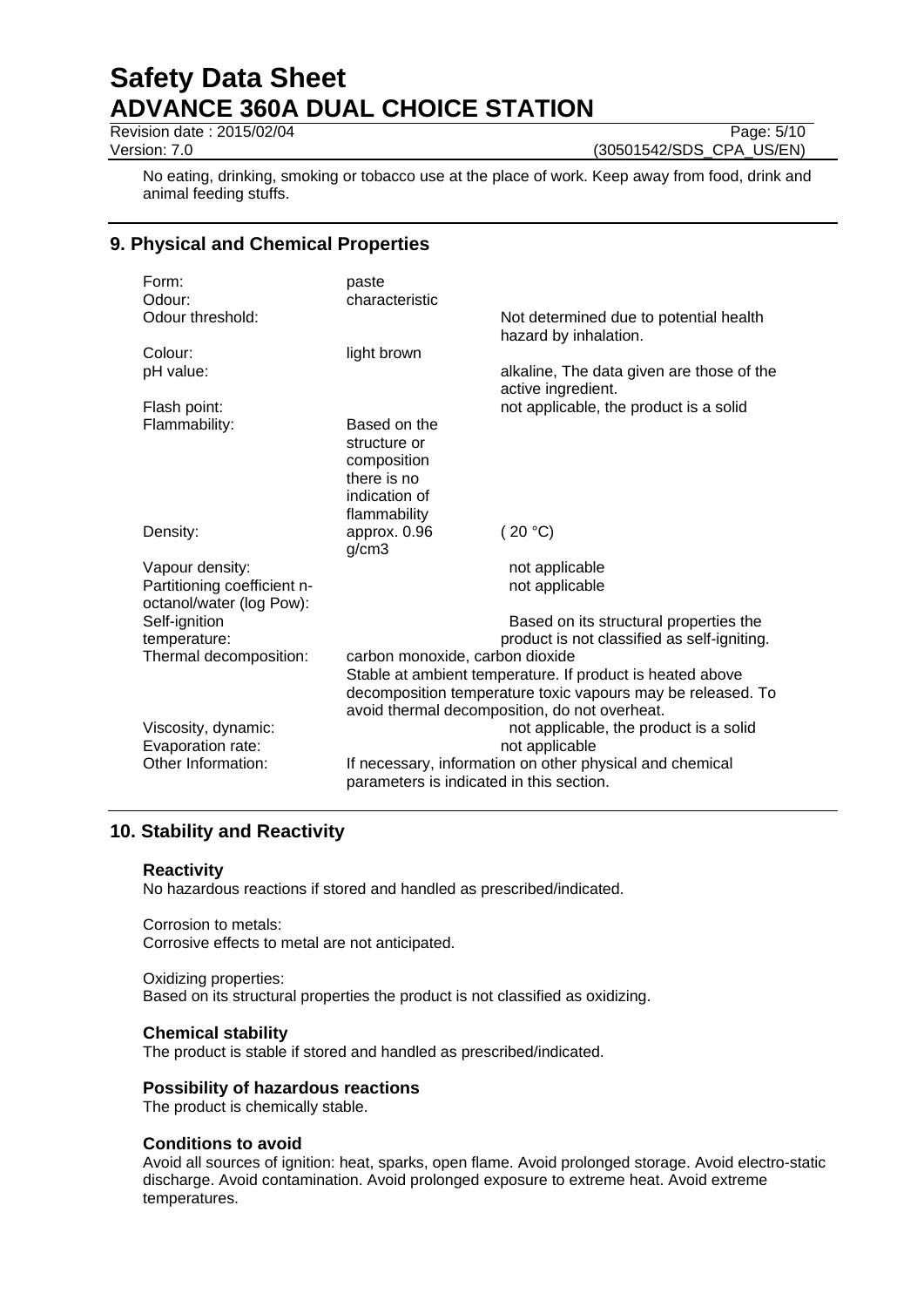Revision date : 2015/02/04 Page: 6/10

Version: 7.0 (30501542/SDS\_CPA\_US/EN)

## **Incompatible materials**

caustics

## **Hazardous decomposition products**

Decomposition products:

No hazardous decomposition products if stored and handled as prescribed/indicated., Prolonged thermal loading can result in products of degradation being given off.

Thermal decomposition: Possible thermal decomposition products: carbon monoxide, carbon dioxide Stable at ambient temperature. If product is heated above decomposition temperature toxic vapours may be released. To avoid thermal decomposition, do not overheat.

# **11. Toxicological information**

## **Primary routes of exposure**

Routes of entry for solids and liquids are ingestion and inhalation, but may include eye or skin contact. Routes of entry for gases include inhalation and eye contact. Skin contact may be a route of entry for liquefied gases.

## **Acute Toxicity/Effects**

Acute toxicity

Assessment of acute toxicity: Relatively nontoxic after short-term skin contact. Relatively nontoxic after single ingestion.

Oral Type of value: LD50 Species: rat Value: > 5,000 mg/kg

Inhalation Not inhalable due to the physico-chemical properties of the product.

Dermal Type of value: LD50 Species: rabbit Value: > 5,000 mg/kg

Irritation / corrosion Assessment of irritating effects: May cause moderate but temporary irritation to the eyes. May cause slight irritation to the skin.

Skin Species: rabbit Result: non-irritant

Eye Species: rabbit Result: Slightly irritating.

**Sensitization** Assessment of sensitization: Skin sensitizing effects were not observed in animal studies.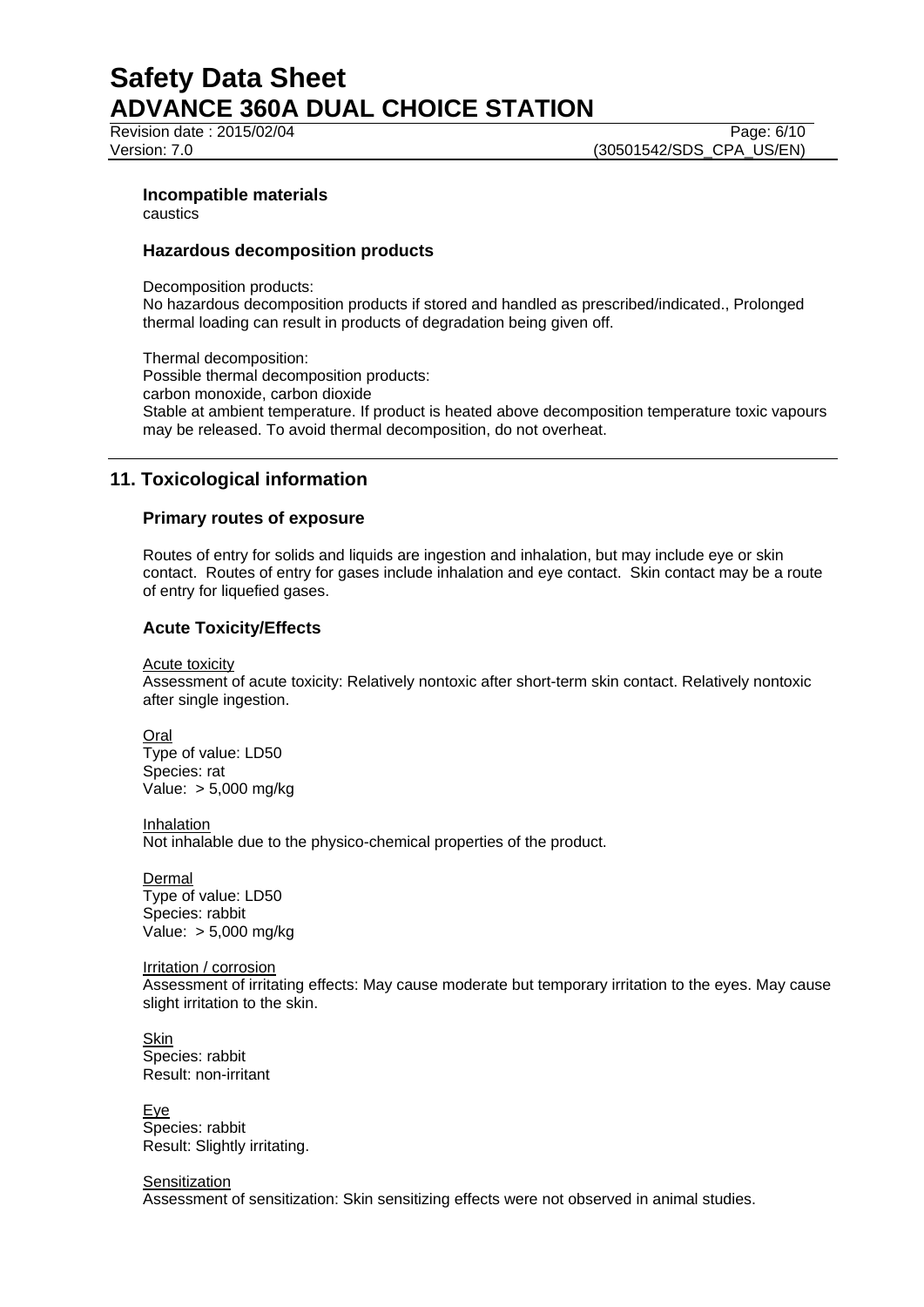Revision date : 2015/02/04 Page: 7/10

Species: guinea pig

Result: Skin sensitizing effects were not observed in animal studies.

# **Chronic Toxicity/Effects**

### Repeated dose toxicity

Assessment of repeated dose toxicity: The product has not been tested. The statement has been derived from the properties of the individual components. No substance-specific organtoxicity was observed after repeated administration to animals.

### Genetic toxicity

Assessment of mutagenicity: The product has not been tested. The statement has been derived from the properties of the individual components. Mutagenicity tests revealed no genotoxic potential.

### **Carcinogenicity**

Assessment of carcinogenicity: The product has not been tested. The statement has been derived from the properties of the individual components. The results of various animal studies gave no indication of a carcinogenic effect.

### Reproductive toxicity

Assessment of reproduction toxicity: The product has not been tested. The statement has been derived from the properties of the individual components. The results of animal studies gave no indication of a fertility impairing effect.

### **Teratogenicity**

Assessment of teratogenicity: The product has not been tested. The statement has been derived from the properties of the individual components. Animal studies gave no indication of a developmental toxic effect at doses that were not toxic to the parental animals.

Other Information Misuse can be harmful to health.

## **Symptoms of Exposure**

No significant reaction of the human body to the product known.

# **12. Ecological Information**

## **Toxicity**

Aquatic toxicity Assessment of aquatic toxicity: Very toxic (acute effect) to fish. Very toxic (acute effect) to aquatic invertebrates. Acutely toxic for aquatic plants.

## Toxicity to fish

*Information on: Abamectin LC50 (96 h) 0.0087 mg/l, Oncorhynchus mykiss (OECD 203; ISO 7346; 92/69/EEC, C.1, Flow through.) LC50 (96 h) 0.0036 mg/l, Oncorhynchus mykiss* ----------------------------------

Aquatic invertebrates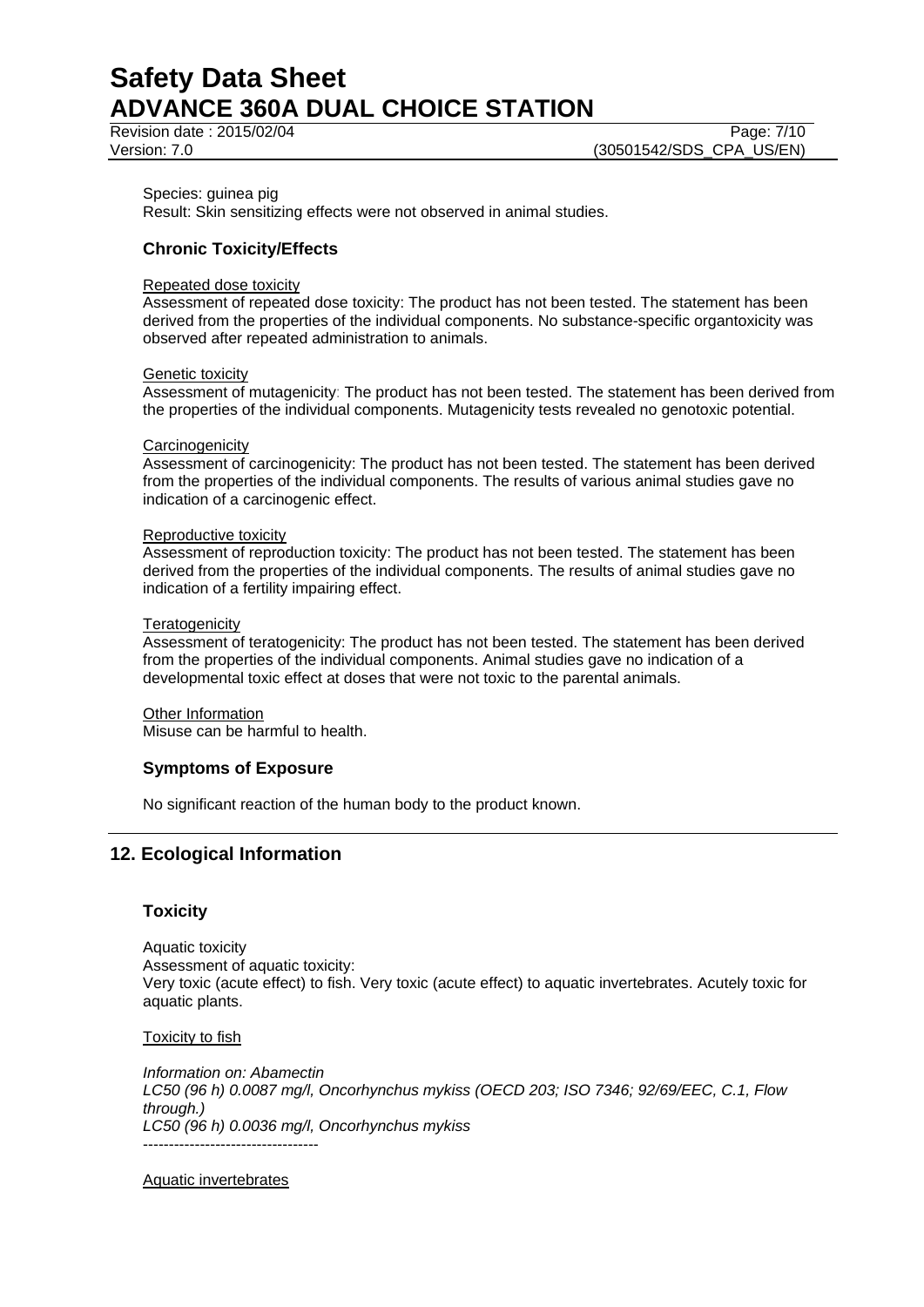Revision date : 2015/02/04 Page: 8/10

Version: 7.0 (30501542/SDS\_CPA\_US/EN)

*Information on: Abamectin EC50 (48 h) 0.00034 mg/l, Daphnia magna* ----------------------------------

Aquatic plants

*Information on: Abamectin EC50 (72 h) > 6.1 mg/l, Pseudokirchneriella subcapitata (OECD Guideline 201, static) EC50 (72 h) > 100 mg/l, Pseudokirchneriella subcapitata (static)* ----------------------------------

# **Persistence and degradability**

Assessment biodegradation and elimination (H2O) The product has not been tested. The statement has been derived from the properties of the individual components.

# **Bioaccumulative potential**

Assessment bioaccumulation potential The product has not been tested. The statement has been derived from the properties of the individual components.

Assessment bioaccumulation potential

*Information on: Abamectin*

*Accumulation in organisms is not to be expected.* ----------------------------------

# **Mobility in soil**

Assessment transport between environmental compartments The product has not been tested. The statement has been derived from the properties of the individual components.

*Information on: Abamectin*

*low mobility in soil*

# **Additional information**

----------------------------------

Other ecotoxicological advice: Do not discharge product into the environment without control.

# **13. Disposal considerations**

### **Waste disposal of substance:**

Pesticide wastes are regulated. If pesticide wastes cannot be disposed of according to label instructions, contact the State Pesticide or Environmental Control Agency or the Hazardous Waste representative at the nearest EPA Regional Office for guidance.

### **Container disposal:**

Rinse thoroughly at least three times (triple rinse) in accordance with EPA recommendations. Consult state or local disposal authorities for approved alternative procedures such as container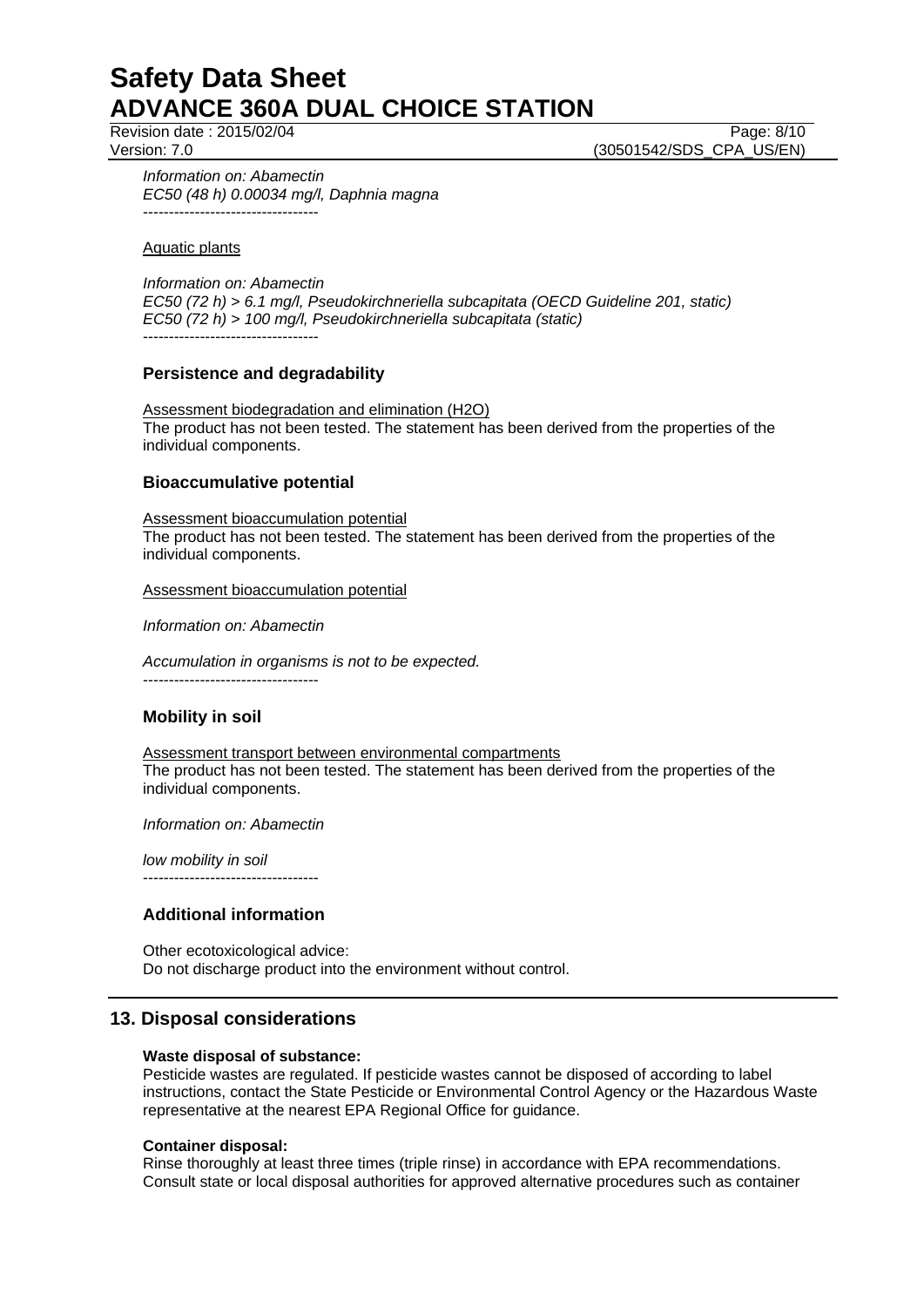Revision date : 2015/02/04 Page: 9/10

Version: 7.0 (30501542/SDS\_CPA\_US/EN)

recycling. Recommend crushing, puncturing or other means to prevent unauthorized use of used containers.

# **14. Transport Information**

**Land transport** USDOT

Not classified as a dangerous good under transport regulations

| Sea transport<br><b>IMDG</b>                                                                                 |                                                                                                                           |
|--------------------------------------------------------------------------------------------------------------|---------------------------------------------------------------------------------------------------------------------------|
| Hazard class:<br>Packing group:<br>ID number:<br>Hazard label:<br>Marine pollutant:<br>Proper shipping name: | 9<br>Ш<br><b>UN 3077</b><br>9, EHSM<br>YES.<br>ENVIRONMENTALLY HAZARDOUS SUBSTANCE, SOLID, N.O.S.<br>(contains ABAMECTIN) |
| Air transport<br><b>IATA/ICAO</b>                                                                            |                                                                                                                           |
| Hazard class:<br>Packing group:<br>ID number:<br>Hazard label:<br>Proper shipping name:                      | 9<br>Ш<br><b>UN 3077</b><br>9, EHSM<br>ENVIRONMENTALLY HAZARDOUS SUBSTANCE, SOLID, N.O.S.<br>(contains ABAMECTIN)         |

# **15. Regulatory Information**

## **Federal Regulations**

| <b>Registration status:</b> |                            |
|-----------------------------|----------------------------|
| Crop Protection             | TSCA, US released / exempt |

Chemical TSCA, US blocked / not listed

**EPCRA 311/312 (Hazard categories):** Acute; Chronic

| <b>NFPA Hazard codes:</b> |         |               |          |
|---------------------------|---------|---------------|----------|
| Health $: 1$              | Fire: 1 | Reactivity: 1 | Special: |

## **Labeling requirements under FIFRA**

This chemical is a pesticide product registered by the Environmental Protection Agency and is subject to certain labeling requirements under federal pesticide law. These requirements differ from the classification criteria and hazard information required for safety data sheets, and workplace labels of non-pesticide chemicals. Following is the hazard information as required on the pesticide label.